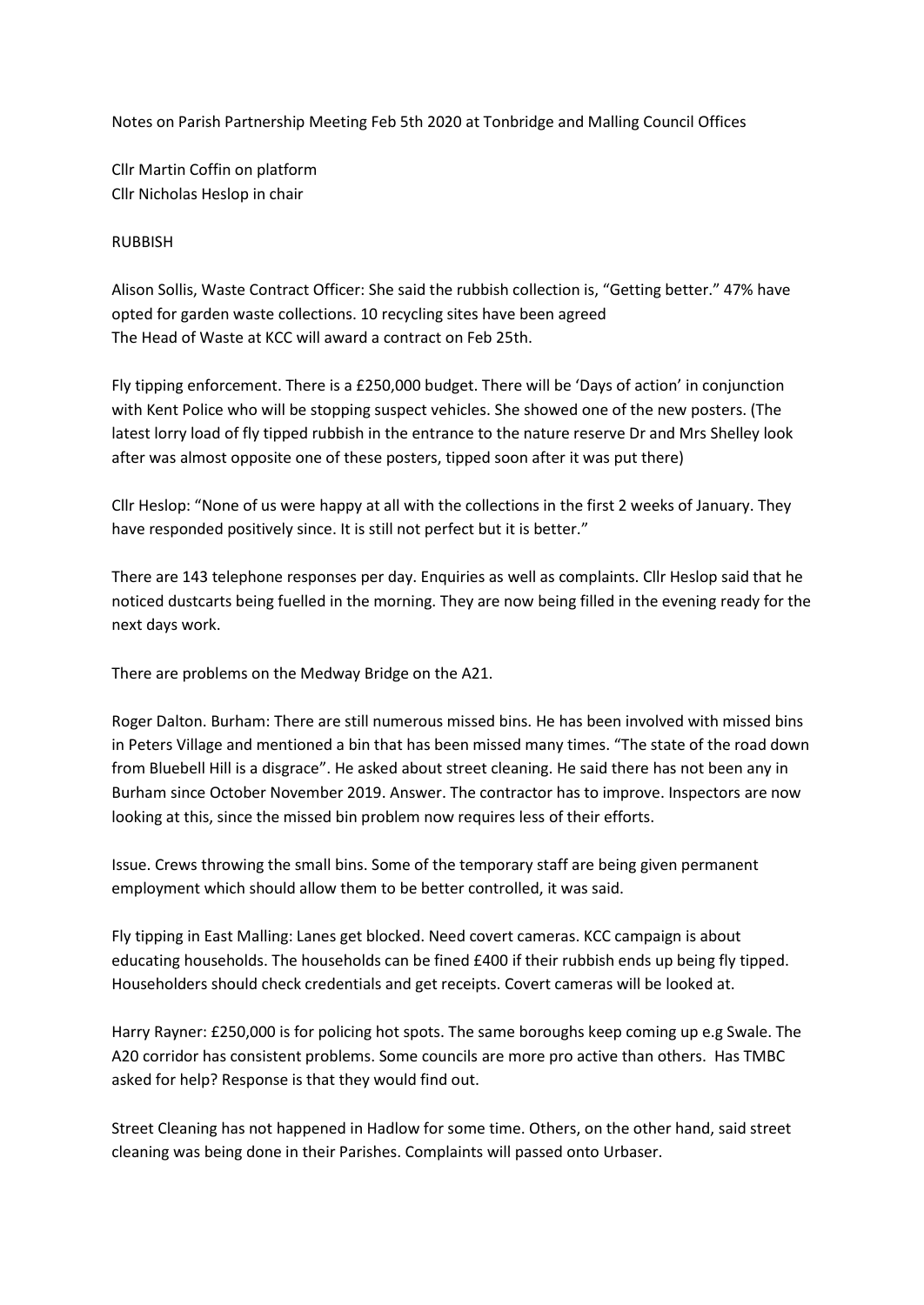Phase 2 "Has to be some customer service" it was said. Bins to be put back where they come from not left in drives. Cars have been damaged by lorries. No Personal Protective Equipment for staff. Batteries are being thrown into black bins.

There is a separate dedicated food caddy collection lorry. Twin pack lorries. One side for food waste, one side for black bin refuse.

## CAR PARKING CHARGES

Consultations are open until February 9th. Phase 11 parking plan. Aylesford: consultation being undertaken under the road traffic act. Will be reported to the street scene advisory board in June. Final decision will be made by cabinet in October.

# PUBLIC CONSULTATIONS ON PLANNING APPLICATIONS

Cllr. David Lettington. 21 days from notification. A decision cannot be made before that time. Longer periods are at the discretion of the LPA. The council is often told that "We take no notice." Representations made should focus on material planning considerations in terms of planning law. Over use of site and over shadowing can be taken note of. Traffic. If Highways say that all matters have been considered, TMBC cannot do anything. We were told to Look on the web to see what is a material consideration. The relevant link is[: https://www.tmbc.gov.uk/services/planning-and](https://www.tmbc.gov.uk/services/planning-and-development/planning/planning-advice-and-guidance/advice-and-guidance/right-to-speak/material-planning-considerations)[development/planning/planning-advice-and-guidance/advice-and-guidance/right-to-speak/material](https://www.tmbc.gov.uk/services/planning-and-development/planning/planning-advice-and-guidance/advice-and-guidance/right-to-speak/material-planning-considerations)[planning-considerations.](https://www.tmbc.gov.uk/services/planning-and-development/planning/planning-advice-and-guidance/advice-and-guidance/right-to-speak/material-planning-considerations) The list is:

- local, strategic, regional and national planning polices, and any previous planning decisions
- whether the proposed use is a suitable one for the area, taking into account noise, smell, disturbance resulting from the use
- design, appearance, materials, layout and density of buildings
- significant overshadowing, overlooking or loss of privacy
- highway safety, parking, access and traffic generation
- whether, in the case of an application for an advertisement, the proposed sign is of an acceptable size or location;
- visual effect on the landscape, nature conservation, loss of trees or hedgerows
- effect on a conservation area or any historic buildings, and local archaeology
- size and location of proposed advert signs

Some applications have to be advertised in press, others don't. TMBC does allow people to speak at planning committee meetings.

One of the areas of review is to align deadline dates. List B goes out automatically. Previously did not have a 21 day rule. Actual papers go out later.

Wrotham Parish Council: They have a qualified highway consultant. Planning responded that they do respond to such expert opinions.